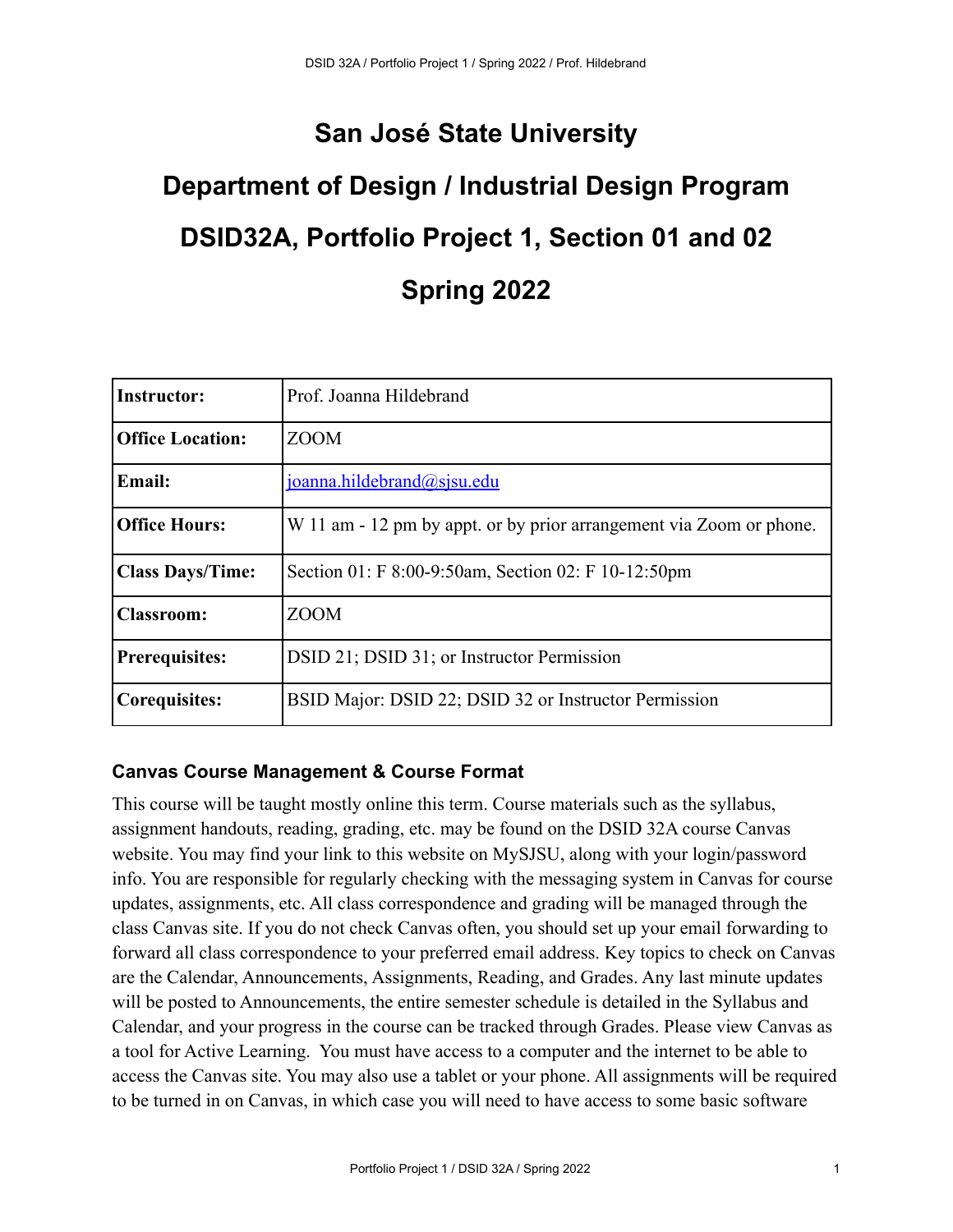such as MS Office (MS Word) or some writing software, Adobe Acrobat (for making pdfs), and basic scanning software for scanning sketches to upload to the assignment portal. See [University](http://www.sjsu.edu/senate/docs/F13-2.pdf) [Policy F13-2](http://www.sjsu.edu/senate/docs/F13-2.pdf) at <http://www.sjsu.edu/senate/docs/F13-2.pdf> for more details.

## **Course Description**

Industrial Design as a profession relies upon the ability of designers to communicate their concepts and ideas visually. The manner in which a designer is evaluated is not by their resume showing their work history alone; it relies heavily upon the portfolio of project work that a designer is able to show to anyone including graduate programs, future employers, and potential clients. Portfolio Project 1 is the first of a series of four courses that will teach the Industrial Design student to develop an individual voice in regards to their work and to show that work visually in a clear, compelling, and creative manner. This course will introduce the student to methods of documenting their 2D and 3D work, rules and guidelines for laying out a clear and understandable portfolio of work done during the foundation courses at SJSU, and the tools to do this.

#### **Course Goals:**

#### **Student Learning Objectives**

Portfolio Project 1 is the first of four Portfolio Project courses in the Industrial Design curriculum. Students will learn how to edit their body of work from DSID 21, DSID 22, DSID 31 and DSID 32 through a series of discussions and exercises (LO 1, 6, 7). They will then document and assemble their project work through the use of software programs in Adobe Creative Suite (Photoshop, Illustrator, InDesign) (LO 2-4) and will complete the course with an exhibition and Portfolio Review of their Foundation Studies work that includes both 2D and 3D original work and at least SIX projects laid out in a beginning portfolio (LO 5, 7). The course prepares the student for the formal review of the first year's work by a panel of faculty. The student must pass this review in order to proceed in the program and take upper level division courses.

#### **Course Learning Outcomes (CLO)**

Upon successful completion of this course, students will be able to:

(LO1) Collect, edit and archive the body of course work from the first year ID classes.

(LO2) Document both 2D and 3D work for the portfolio using digital photographic and scanning methods.

(LO3) Understand and apply the basic criteria of page layout; grid, composition, balance, and unity to the portfolio of work.

(LO4) Construct functional and elegant master pages using layout tools; appropriate typography and imagery using aspects of Adobe CC programs taught in the course.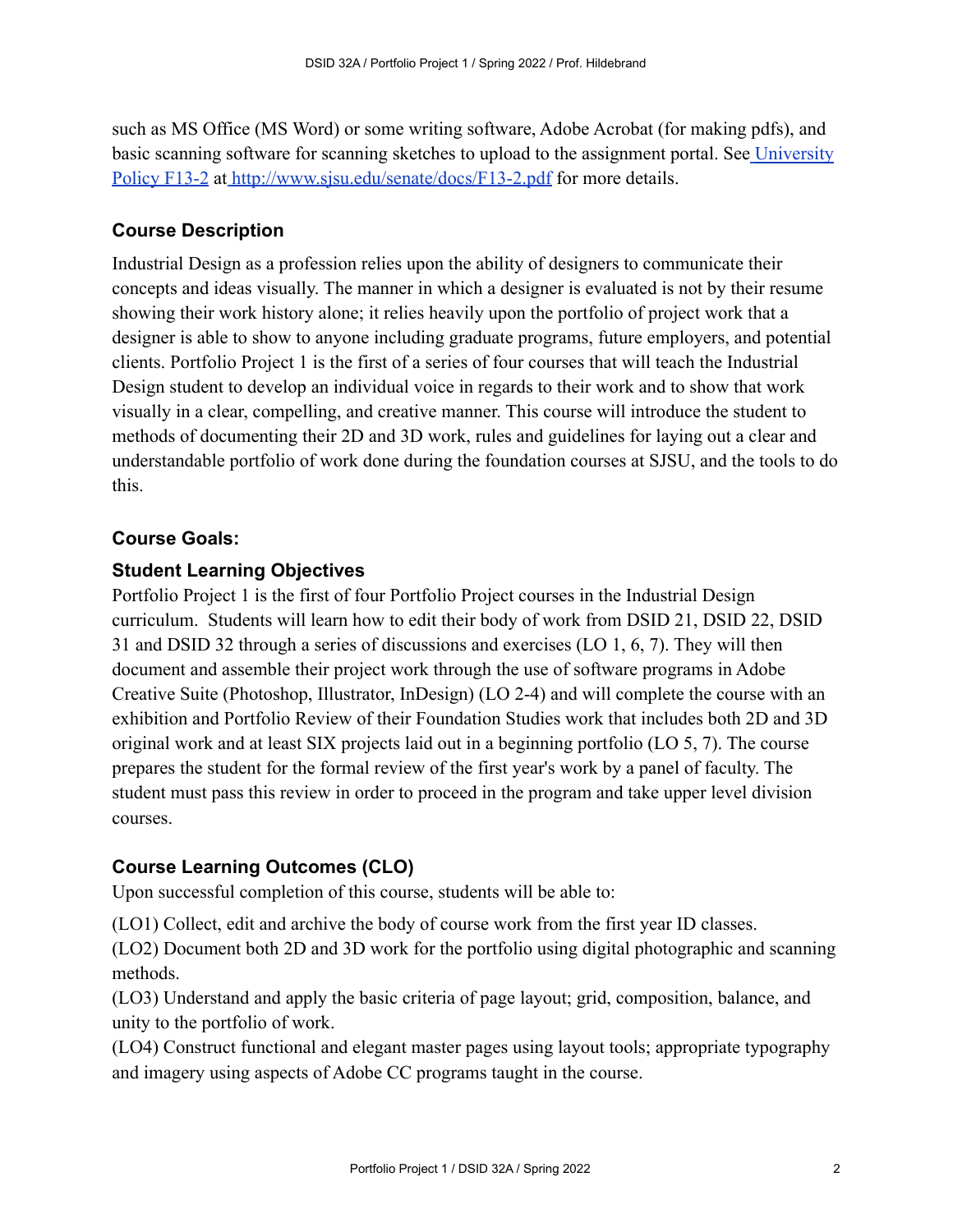(LO5) Arrange work in the portfolio with quality and craftsmanship and in a way that represents their work in a clear and understandable manner.

(LO6) Demonstrate ability to actively discuss, critique, and engage in professional review of their work and that of their peers articulating design awareness and knowledge.

## **Course Materials and Readings:**

#### **Required Materials List**

A laptop computer with the ability to run Adobe CC suite of products including: Photoshop, Illustrator and InDesign. Adobe Creative Suite licenses are available through the SJSU Adobe software program for faculty, staff, and students.

A phone camera, the newer the better. You can also rent a high end digital camera at [borrowlenses.com](http://borrowlenses.com)

Access to a flatbed scanner or use a scanner app on your phone: Adobe Scan or Scannable

Large format (13" x 19") color inkjet printer (work can also be printed at a local print shop)

#### **Reading List (Available On Line and Highly Recommended)**

Adobe Creative Suite Team; *Adobe Photoshop Classroom in a Book*; 2021; Adobe Press. ISBN 9780136904670 **[\(Free online access through MLK library](https://learning.oreilly.com/library/view/adobe-photoshop-classroom/9780136904670/) card)**

Adobe Creative Suite Team; *Adobe InDesign Classroom in a Book*; 2021; Adobe Press. ISBN 9780136870319 **([Free online access through MLK library](https://learning.oreilly.com/library/view/adobe-indesign-classroom/9780136870319/) card)**

Adobe Creative Suite Team; *Adobe Illustrator Classroom in a Book*; 2021; Adobe Press. ISBN 9780136805755 **[\(Free online access through MLK library](https://learning.oreilly.com/library/view/adobe-illustrator-classroom/9780136805755/) card)**

#### **Additional Reading (Optional)**

Moughamian, Dan; *Adobe Digital Imaging How Tos: 100 Essential Techniques for Photoshop*; 2010; Adobe Press. ISBN 978-9-321-71987-4

*Other articles, references and readings will be posted to the CANVAS site for this course.*

#### **Library Liaison**

Gareth Scott Email: gareth.scott@sjsu.edu Phone: (408) 808-2094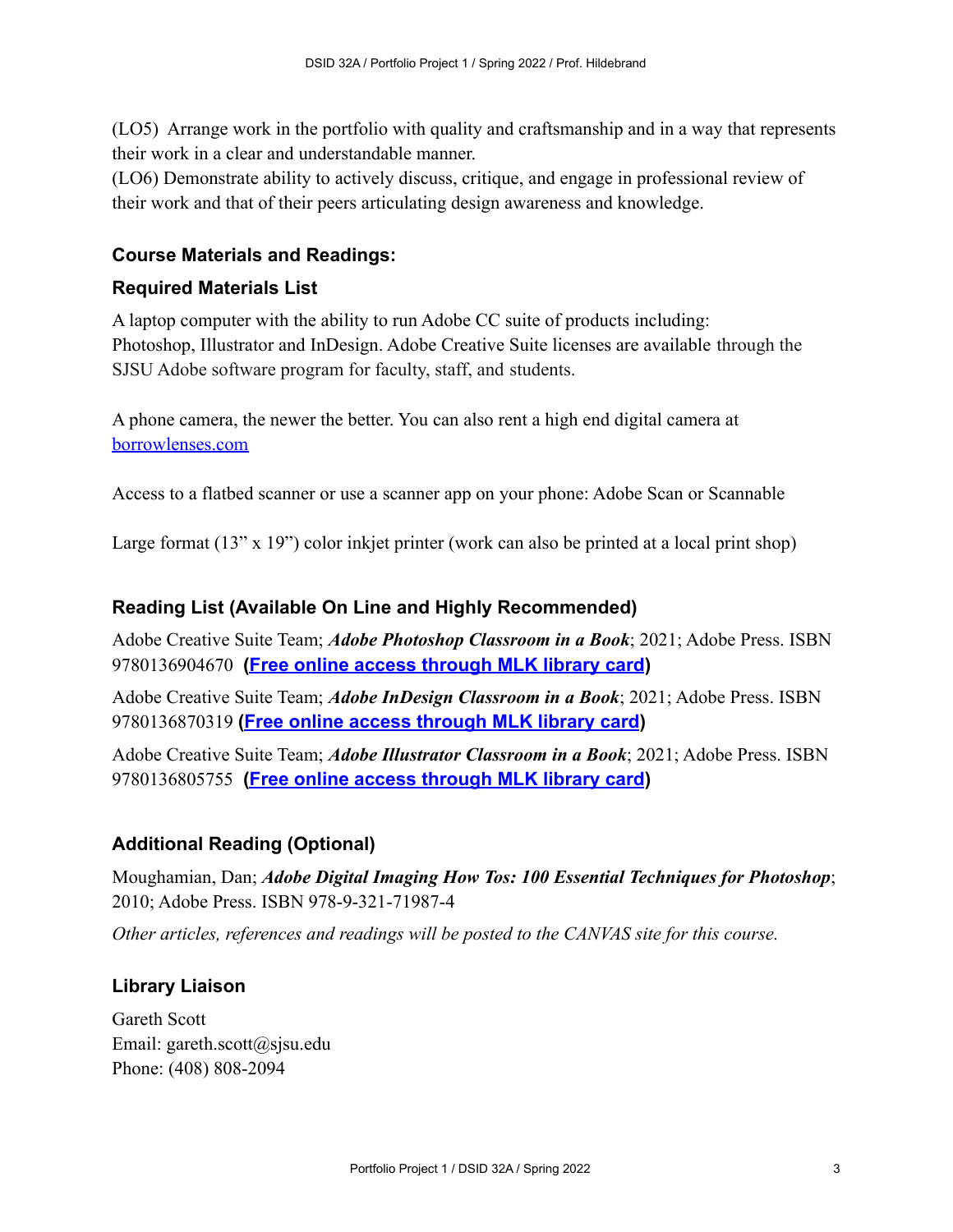#### **Classroom Protocol**

Due to COVID-19, students are expected to be on time to the class meeting on Zoom. Critiques, Lectures, and demonstrations will typically happen at the beginning of the class so being in the classroom on time is important to gaining the content of the class. Attendance will be taken at the beginning of each class period as one of the ways to quantify class participation (if you aren't there, you can't participate). Attendance will sometimes be taken at the end of class. Active participation in class activities is a significant factor in a student's success in the Industrial Design program. Active learning facilitates mental growth, skill enhancement, creates a life long learner and improves the goals of becoming a good designer. When a class critique is planned, work should be ready to display on your screen during critiques at the official start of the class period. Students are to be respectful of the professor and their peers and any disruptive activities in the classroom will result in the student being asked to leave the class. Arriving late to class without prior arrangement and approval from the professor is considered disruptive. If a student encounters any problems that inhibit their ability to participate in the class, please provide as much advance notice as possible to the instructor so that he/she may respond and inform the student in a timely manner.

Unless it is being used for a class activity, please turn off all electronic devices that can potentially disrupt class. *Phones are NOT permitted in this class* and you will be asked to turn off and store your phone at the start of each class. If you disrupt or withdraw from class activities due to your inability to silence and ignore any of these devices, it will count against the participation portion of your final grade and you may be asked to leave the classroom. If emergency personal issues (documented family, medical, etc) require you to leave your phone on, you may do so by making arrangements with the instructor prior to and *in advance* of the start of class. Additionally, talking in class during a lecture is considered disruptive to the class and will adversely affect the participation grade and you may be asked to leave the classroom.

#### Zoom Etiquette

- 1: Ensure that you have a clean, work appropriate background
- 2: Eliminate potential distractions around you
- 3: Please keep camera on as much as possible, but especially when presenting
- 4: Be aware of audio and video, mute when appropriate
- 5: Please do not eat during class

#### **Assignments and Grading Policy**

Students will be engaged in demos, discussions and critiques during class meeting times and they will be assessed on engagement in those activities in their Participation grade (LO6). Students will have homework assignments to do outside of class (6-12 hours per week) that include two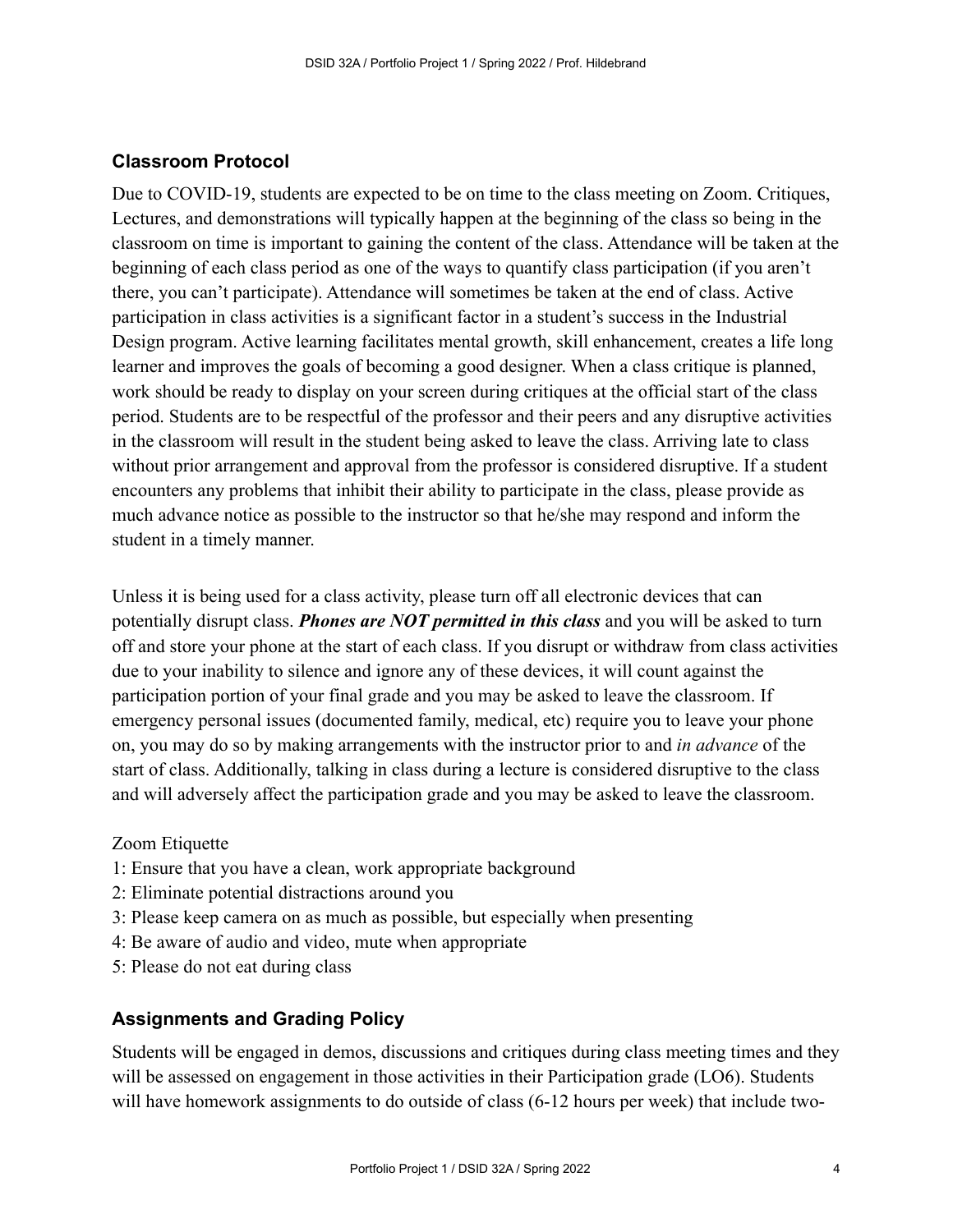and three-dimensional sketching and drawing assignments as required by the course assignments (LO 1-5). Students will be required to be present to discuss their work in classroom critiques (LO 7). Grading will follow the point system through Canvas and correspond in weight with the standard SJSU A-F system.

**A+, A, A- / 100 – 91% / Excellent.** *Nearly perfect and near professional level.* **B+, B, B / 90 – 81% / Above Average.** *Exceeds expectations and is above the average in the class*

**C+, C, C-/ 80 – 71% / Average.** *Meets expectations and is average for the class* **D / 70 – 61% / Below Average.** *Does not meet expectations. Is missing parts of the assignment or has not followed direction given in lectures, demonstrations or examples.*

**F / Below 61% / Failure.** *Failed to complete the assignment. Is missing significant parts of the assignment and quality is far below expectations.*

Grading is weighted as follows:

| Progressive Assignments           | $30\%$ |
|-----------------------------------|--------|
| In Class Activity & Participation | $10\%$ |
| Mid-Term Portfolio                | 20%    |
| Final Portfolio                   | 40%    |

All assignments are due on time. No late work is accepted. Extra credit is not possible in this course as the workload is significant enough. A passing grade for this course is a D-. The Participation grade in this course will be assessed through your engagement in Work/Practice sessions, class discussions and critiques each week. Actively engaging and exhibiting life-long learning skills during class are the mode by which participation is assessed.

# **University Policies**

## **Academic integrity**

SJSU's Office of Graduate and Undergraduate Programs maintains university-wide policy information relevant to all courses, such as academic integrity, accommodations, etc. You may find all syllabus related University Policies and resources information listed on [GUP's Syllabus](http://www.sjsu.edu/gup/syllabusinfo/) [Information Web Page](http://www.sjsu.edu/gup/syllabusinfo/) at http://www.sjsu.edu/gup/syllabusinfo/.

## **Student Technology Resources**

Students are required to have access to a laptop during class time, and access to Adobe Creative Cloud (provided by SJSU). Additionally, computer labs for student use are available in the [Academic Success Center](http://www.sjsu.edu/at/asc/about_asc/) (http://www.sjsu.edu/at/asc/about asc) located on the 1<sup>st</sup> floor of Clark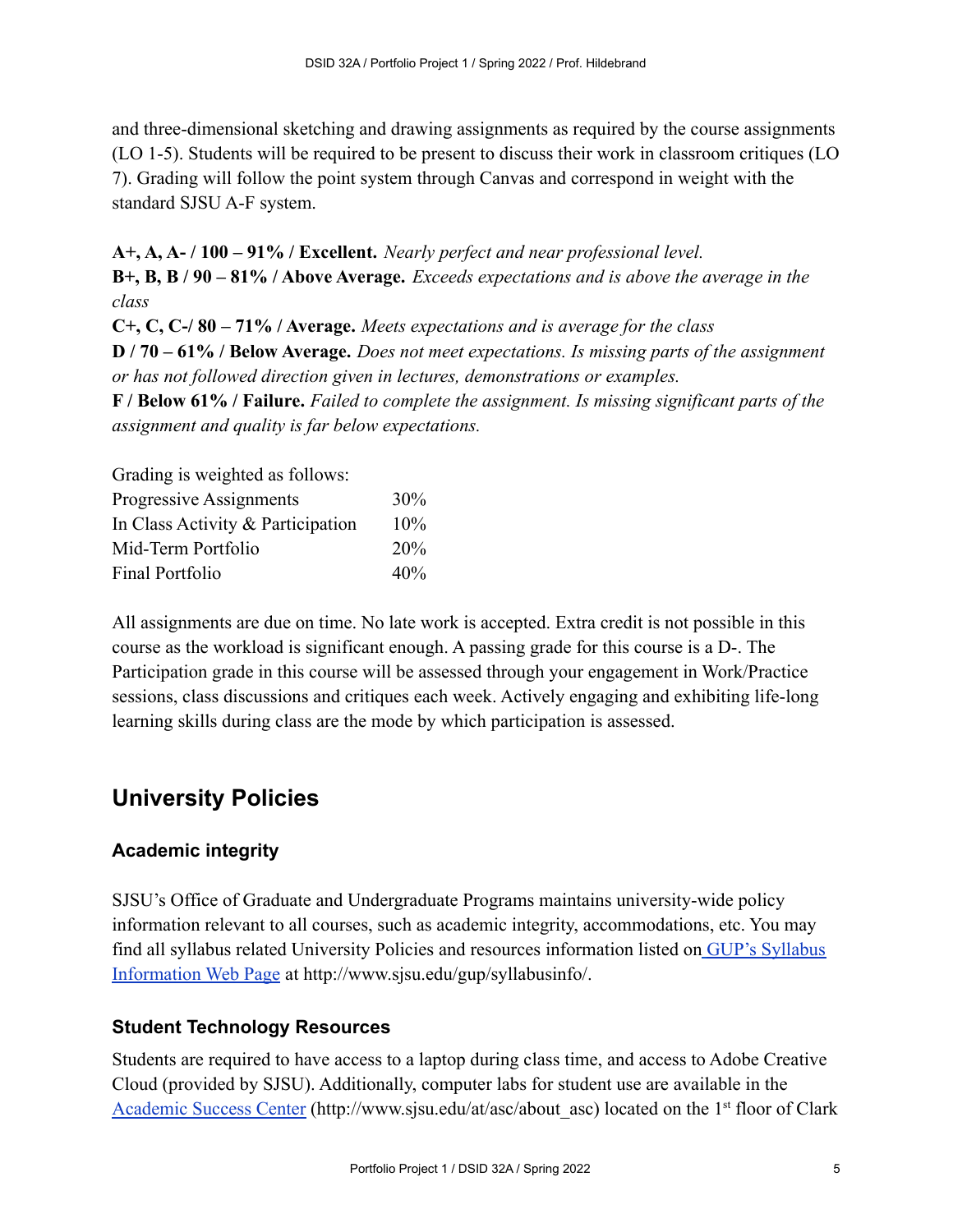Hall and on the 2<sup>nd</sup> floor of the Student Union. Computers are also available in the Martin Luther King Library.

Adobe Creative Suite licenses are available through the SJSU Adobe software program for faculty, staff, and students. Students can access the latest Adobe Creative Suite, and should be able to download it from [http://its.sjsu.edu/services/adobe/.](http://its.sjsu.edu/services/adobe/)

# **DSID 32A / Portfolio Project 1, Spring 2022, Course Schedule**

*Schedule is subject to change with fair notice in class or via notice on CANVAS.*

| <b>Week</b>    | <b>Date</b> | Topics, Readings, Demos, Assignments, Deadlines                                                                                               |
|----------------|-------------|-----------------------------------------------------------------------------------------------------------------------------------------------|
| $\mathbf{1}$   |             | F 1/28 Review of syllabus, course content & expectations, assignment structure &<br>materials. Assign #1 Scan Your Sketches                   |
| $\overline{2}$ | F2/4        | Lesson #1 Resolution. Demo: Photoshop Basic Color Correction. Assign #2 Scan<br>Cleanup.                                                      |
| $\overline{3}$ | F2/11       | Quiz: Resolution. Assign #3 Portfolio Layout Inspiration. Assign #4 Portfolio<br>Project List                                                 |
| $\overline{4}$ |             | F 2/18 Lesson #2 Layout and The Grid, Assign #5 Discover the Grid in Class. Assign #6<br>Layout Thumbnails                                    |
| 5              |             | F 2/25 Demo: Introduction to InDesign Portfolio Layout. Begin Portfolio Layout. Assign<br>#7 Translate Sketch to Page Layout                  |
| 6              | F3/4        | In Class Work Day: Portfolio Page Layout                                                                                                      |
| $\overline{7}$ | F3/11       | In Class Work Day: Portfolio Page Layout refinement & Cover Page Design<br>Demo: Intro to typography                                          |
| 8              |             | F 3/18 In Class Work Day: Portfolio Page Layout refinement. All three fall semester<br>projects into layout.                                  |
| 9              |             | F 3/25 Mid-Term Review of 3 projects in portfolio layouts with title pages.                                                                   |
| 10             | F 4/1       | <b>Spring Break, Campus Closed, No Class</b>                                                                                                  |
| 11             | F 4/8       | Guest Speaker: TBD. Basics of Product Photography, Archiving Essentials.<br>Assign #8: Photograph all 3D Development Models (3 Fall Projects) |